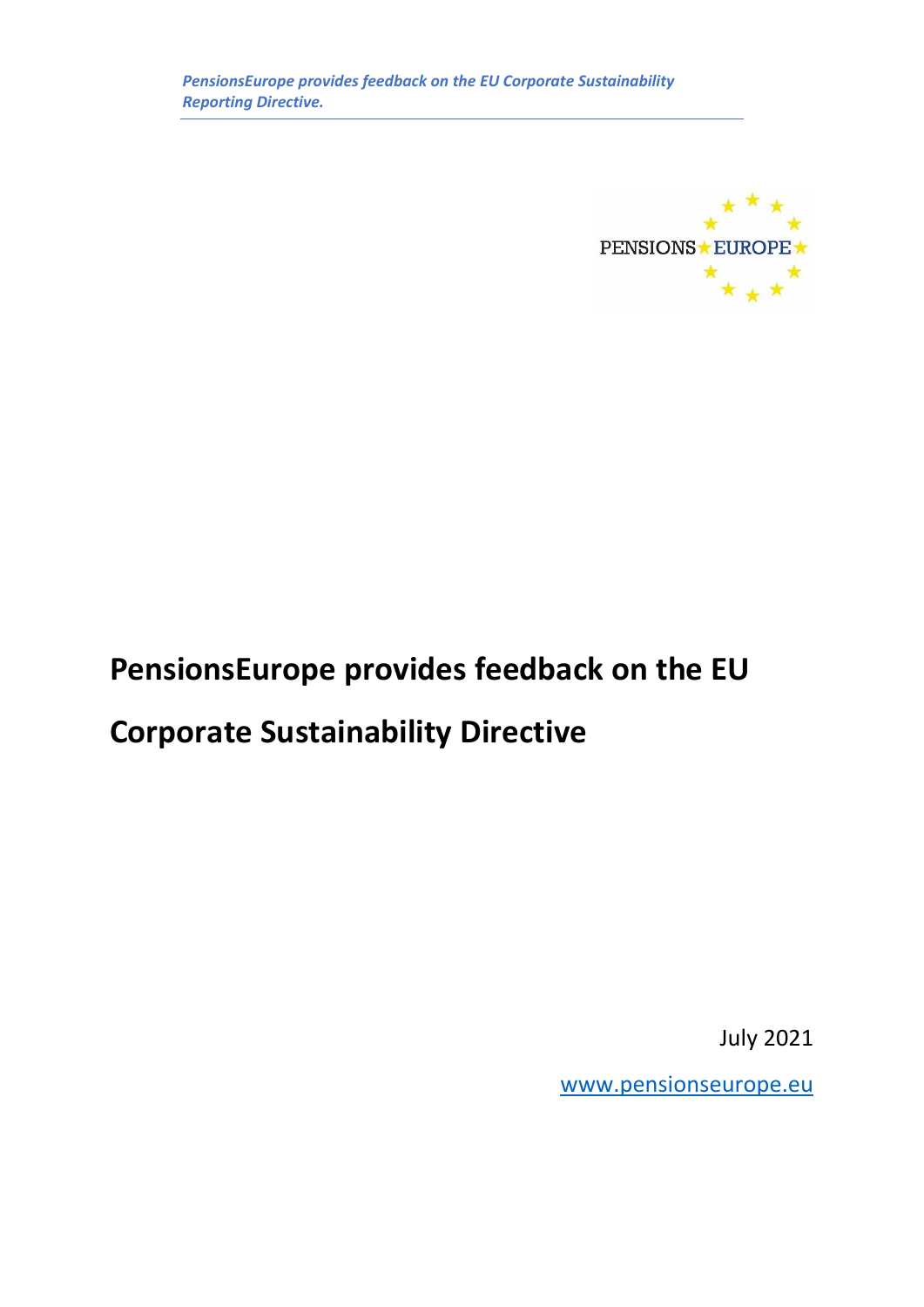## **1. PensionsEurope provides feedback on the EU Corporate Sustainability Reporting Directive.**

## *General remarks*

PensionsEurope welcomes the opportunity to comment on the proposal of the EU Corporate Sustainable Reporting Directive (CSRD). IORPs as investors are users of the data which companies will be required under the legislative proposal for a Corporate Sustainability Reporting Directive.

An increasing number of pension funds have responsible investment policies using a wide array of techniques, such as ESG integration, engagement, exclusion or inclusion policies and impact investing. Whereas the focus traditionally was on listed equity, we observe that other types of assets are also being brought into the scope of the responsible investment policy, such as corporate debt, private equity, real estate, and private debt. Moreover, in some countries, a significant number of pension funds are categorized as a 'light green' financial product and will report principal adverse impacts under the Sustainable Finance Disclosure Regulation (SFDR). These funds are also likely to fall under the reporting obligation of the Taxonomy Regulation.

PensionsEurope is pleased that the intention is to create consistency between the Taxonomy Regulation and the SFDR on the one hand and the Corporate Sustainability Reporting Directive and the future Sustainable reporting standards on the other.

We like to make the following observations.

# **Link with the SFRD**

We welcome the clear link with the SFRD in the CSRD proposal. The SFRD introduces reporting requirements on principal adverse impacts (PAIs) along with a broad set of 18 quantitative and qualitative indicators. Therefore, the financial sector essentially is required to report on information that does not yet need to be made public by companies. This means that pension funds will need to obtain information, partly based on estimates, from specialized data providers. As a result, data sets can diverge significantly and come at a significant cost.

The CSRD should fill this data gap by the inclusion of the PAI indicators in the EU sustainability reporting standard. PensionsEurope welcomes the fact that the legislative proposal, in general, refers to data needs of financial market participants who have to fulfil the requirements of the Disclosure Regulation (Art. 19a (1)). Moreover, we welcome that the proposal also explicitly refers to the Disclosure Regulation in the following delegated acts (Art. 19b (3)). This is the right approach to align the proposed Directive to the existing Regulation and its delegated acts. Nevertheless, the proposal could be improved by explicitly requiring that the forthcoming list of PAI indicators will become part of the EU sustainability reporting standard. Whether the objective of ensuring that companies provide the data needed by financial market participants under the Disclosure Regulation will be met can only be assessed when the regulatory technical standards of the proposed Directive have been published.

We also welcome the proposed standardization as well as the requirements for data to be both retrospective and forward-looking, qualitative and quantitative (Art. 19a (3)).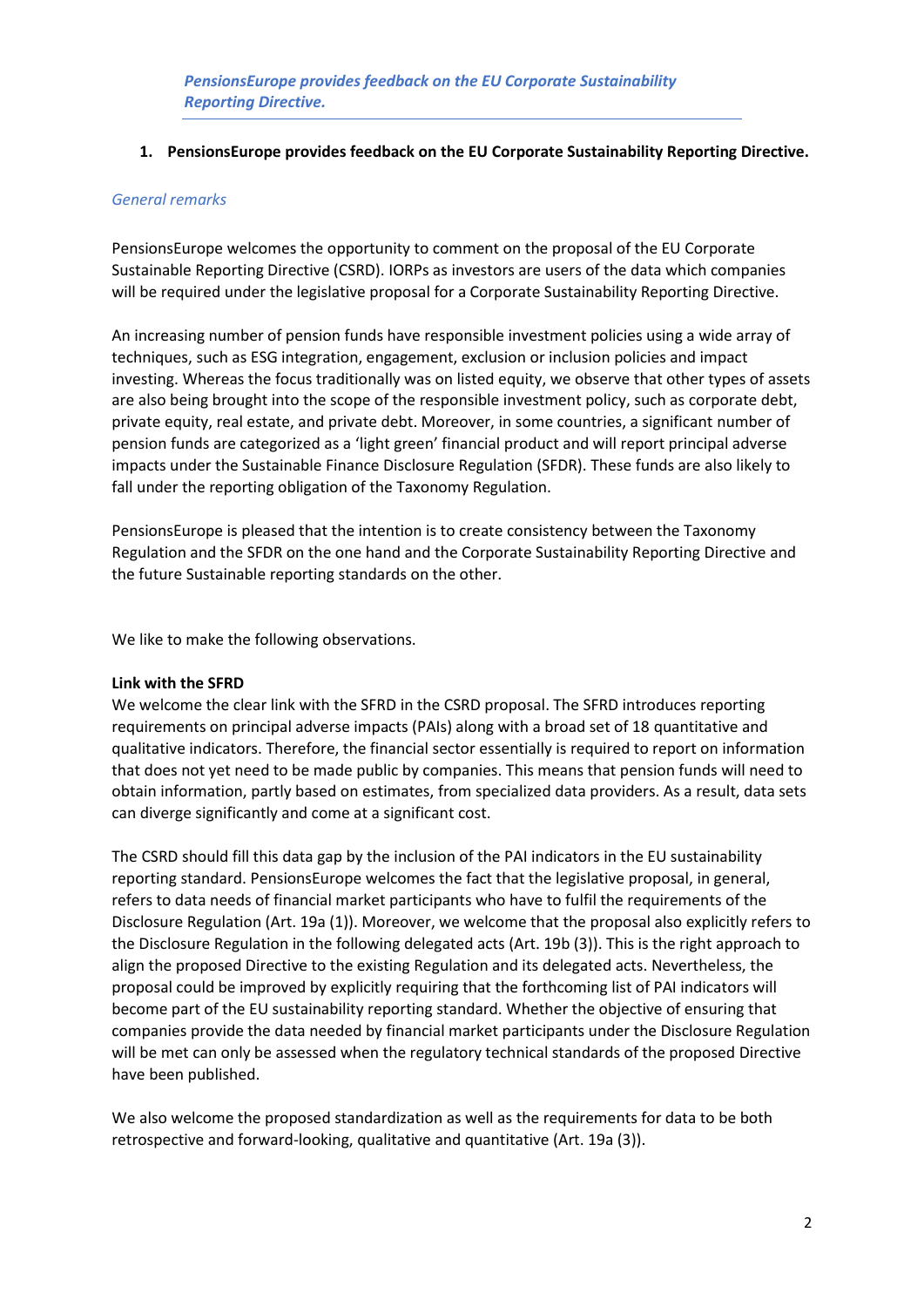*PensionsEurope provides feedback on the EU Corporate Sustainability Reporting Directive.*

In terms of those involved in the process of developing the delegated acts, we welcome the inclusion of the Member States Sustainable Finance Expert Group, which ensures that the views of the Member States are taken into account (proposed amendment to Art. 49).

### **Scope**

For the implementation of the responsible investment policy and own reporting obligations under the SFDR, pension funds need information on the companies they invest in across the spectrum of asset categories. The majority of these investments are in listed companies that would have already been subject to reporting under the NFRD, but some investments may be brought in scope. This applies to private equity investments and smaller listed companies. It is good to note that a very significant share of investments is located in the US or emerging markets and these will continue to be out of scope.

We welcome the extension of the scope as it helps to develop responsible investment strategies in areas where data may still be lacking, such as private equity. At the same time, broad coverage of companies should not come at the expense of the depth of information.

Our understanding is that IORPs are not the main subject to the requirements themselves because it is not possible to invest in them in the narrow sense and thus no information has to be given to investors. The main perspective for delivering more and better information on corporate sustainability information, as laid down in the respective explanations and recitals of the CSRD proposal, is still centrally rooted in the context of investing in companies – a perspective that is not suitable for IORPs. More specifically, Recital 8 (which segregates two groups of users) labels investors as the first group of users. The investment perspective is central (including clearly identified and growing information needs) and is laid down in Recital 9. Recital 9 explicitly states that the need for more CSR information comes from the growth in investment products that explicitly seek to meet certain sustainability standards or achieve certain sustainability objectives. It is very important to recognize that the information need of other stakeholders mentioned in the CSRD proposal such as (prospective) members and beneficiaries, social partners or even NGOs, for whom sustainability-related information might be important, will be addressed by the Disclosure Regulation such that those stakeholders will receive this information according to the Disclosure Regulation.

#### **ESAP**

PensionsEurope supports the introduction of the European Single Access Point. We, therefore, welcome that this legislative proposal prepared the ground for its introduction. Uploading CSRD information to the ESAP will reduce costs for investors to access this information. This is particularly important for smaller pension funds, for which data costs represents – relatively speaking – a much higher cost than for large schemes.

#### **Assurance**

The quality of sustainability data is of paramount importance to enable pension funds to translate sustainability objectives into investment strategies that meet those objectives. While data providers strive to fill the current data gap, data quality should be assured at the source – i.e. the company - to ensure data quality downstream in the investment chain.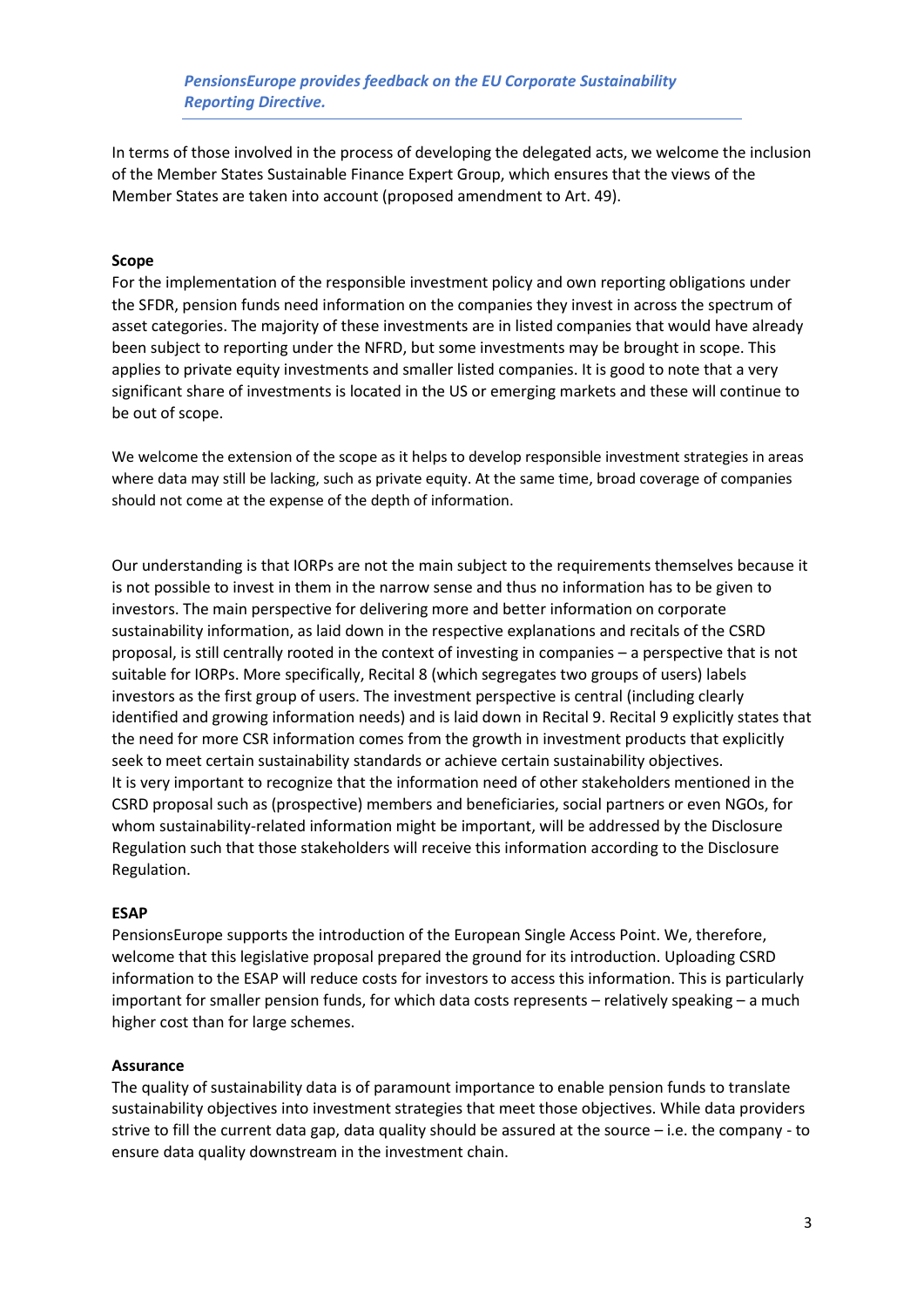# *PensionsEurope provides feedback on the EU Corporate Sustainability Reporting Directive.*

Over time, the assurance of non-financial reporting should therefore develop to the same standard as the assurance of financial information. However, it should be recognized that this will take time. We, therefore, support the proposal's requirement for the limited assurance of sustainability reporting.

## **About PensionsEurope**

**PensionsEurope** represents national associations of pension funds and similar institutions for workplace and other funded pensions. Some members operate purely individual pension schemes. PensionsEurope has 24 member associations in 17 EU Member States and 4 other European countries<sup>1</sup>.

PensionsEurope member organisations cover different types of workplace pensions for over **110 million people.** Through its Member Associations PensionsEurope represents more than **€ 4 trillion of assets** managed for future pension payments. In addition, many members of PensionsEurope also cover personal pensions, which are connected with an employment relation.

PensionsEurope also has **25 Corporate and Supporter Members** which are various service providers and stakeholders that work with IORPs.

PensionsEurope has established a **Central & Eastern European Countries Forum (CEEC Forum)** to discuss issues common to pension systems in that region.

PensionsEurope has established a **Multinational Advisory Group (MAG)** which delivers advice on pension issues to PensionsEurope. It provides a collective voice and information sharing for the expertise and opinions of multinationals.

## **What PensionsEurope stands for**

- A regulatory environment encouraging workplace pension membership;
- Ensure that more and more Europeans can benefit from an adequate income in retirement;
- Policies which will enable sufficient contributions and good returns.

## **Our members offer**

- Economies of scale in governance, administration and asset management;
- Risk pooling and often intergenerational risk-sharing;
- Often "not-for-profit" and some/all of the costs are borne by the employer;
- Members of workplace pension schemes often benefit from a contribution paid by the employer;
- Wide-scale coverage due to mandatory participation, sector-wide participation based on collective agreements and soft-compulsion elements such as auto-enrolment;
- Good governance and alignment of interest due to participation of the main stakeholders.

<sup>1</sup> EU Member States: Austria, Belgium, Bulgaria, Croatia, Finland, France, Germany, Greece, Hungary, Ireland, Italy, Luxembourg, Netherlands, Portugal, Romania, Spain, Sweden. Non-EU Member States: Iceland, Norway, Switzerland, UK.